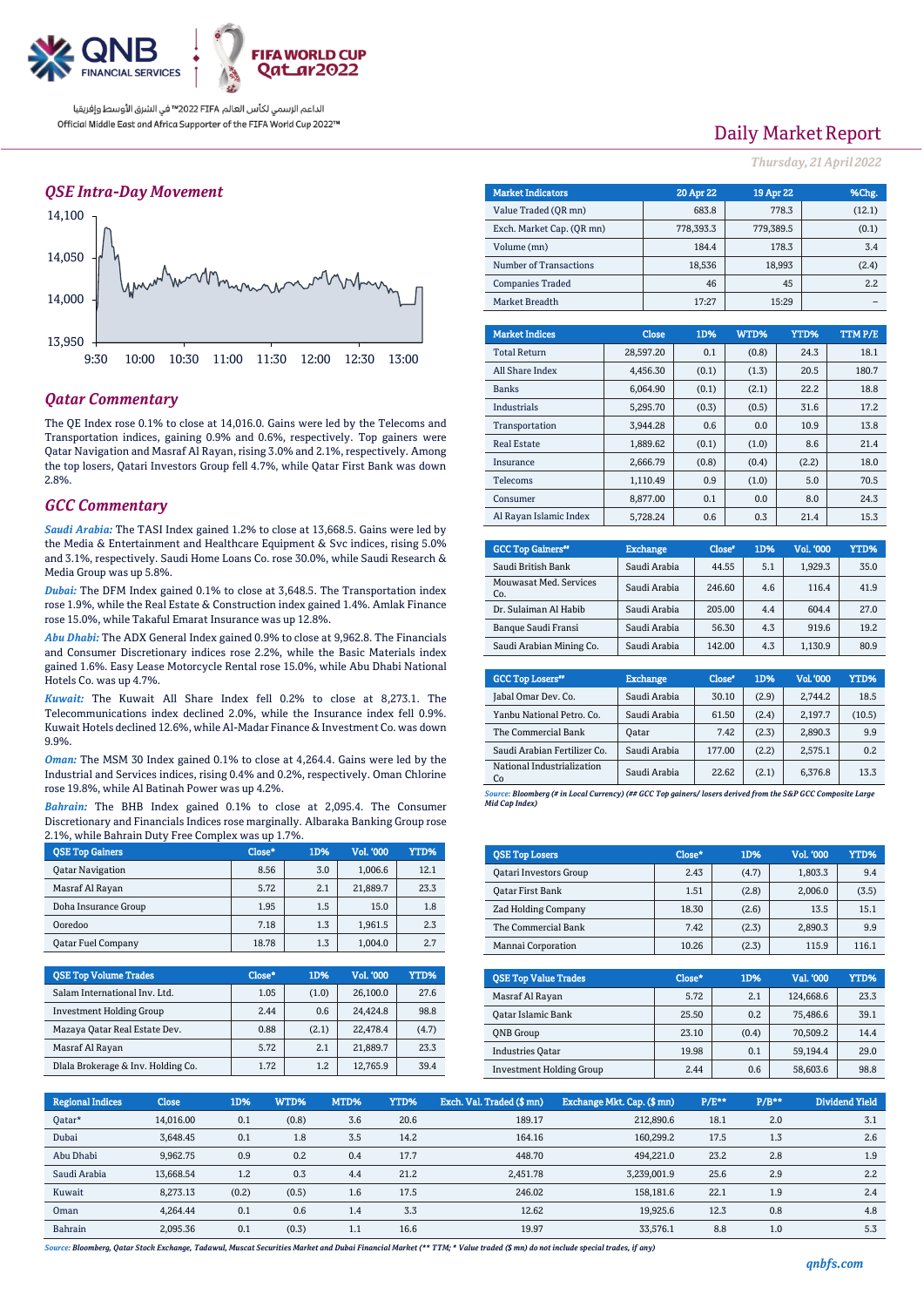

# Daily Market Report

### *Thursday, 21April 2022*

### *Qatar Market Commentary*

- The QE Index rose 0.1% to close at 14,016.0. The Telecoms and Transportation indices led the gains. The index rose on the back of buying support from Arab and Foreign shareholders despite selling pressure from Qatari and GCC shareholders.
- Qatar Navigation and Masraf Al Rayan were the top gainers, rising 3.0% and 2.1%, respectively. Among the top losers, Qatari Investors Group fell 4.7%, while Qatar First Bank was down 2.8%.
- Volume of shares traded on Wednesday rose by 3.4% to 184.4mn from 178.3mn on Tuesday. However, as compared to the 30-day moving average of 273.1mn, volume for the day was 32.5% lower. Salam International Inv. Ltd. and Investment Holding Group were the most active stocks, contributing 14.2% and 13.2% to the total volume, respectively.

| <b>Overall Activity</b>        | Buy %* | <b>Sell %*</b> | Net (QR)       |
|--------------------------------|--------|----------------|----------------|
| Qatari Individuals             | 34.18% | 37.25%         | (21,003,153.6) |
| <b>Oatari Institutions</b>     | 20.71% | 25.78%         | (34,668,446.0) |
| Oatari                         | 54.89% | 63.03%         | (55,671,599.5) |
| <b>GCC</b> Individuals         | 0.83%  | 0.53%          | 2,045,309.8    |
| <b>GCC</b> Institutions        | 1.20%  | 1.51%          | (2,171,512.1)  |
| GCC                            | 2.03%  | 2.05%          | (126, 202.3)   |
| Arab Individuals               | 10.14% | 9.79%          | 2,413,019.9    |
| Arab Institutions              | 0.00%  | 0.00%          |                |
| Arab                           | 10.14% | 9.79%          | 2.413,019.9    |
| Foreigners Individuals         | 2.79%  | 1.76%          | 7,090,584.2    |
| <b>Foreigners Institutions</b> | 30.15% | 23.38%         | 46.294.197.9   |
| <b>Foreigners</b>              | 32.95% | 25.14%         | 53,384,782.0   |

*Source: Qatar Stock Exchange (\*as a % of traded value)*

## *Earnings Releases, Global Economic Data and Earnings Calendar*

### Earnings Releases

| Company                             | <b>Market</b> | <b>Currency</b> | Revenue (mn)<br>102022 | % Change<br>YoY | <b>Operating Profit</b><br>$(mn)$ 102022 | % Change<br>YoY | <b>Net Profit</b><br>$(mn)$ 102022 | % Change YoY |
|-------------------------------------|---------------|-----------------|------------------------|-----------------|------------------------------------------|-----------------|------------------------------------|--------------|
| Takaful Emarat**                    | Dubai         | <b>AED</b>      | 583.9                  | 0.6%            | N/A                                      | N/A             | (6.7)                              | N/A          |
| <b>ESG Emirates Stallions Group</b> | Abu Dhabi     | <b>AED</b>      | 201.0                  | 439.2%          | N/A                                      | N/A             | 21.4                               | 380.6%       |
| <b>Emirates Driving Company</b>     | Abu Dhabi     | <b>AED</b>      | 76.2                   | 17.8%           | N/A                                      | N/A             | 75.6                               | 60.1%        |
| National Marine Dredging Co         | Abu Dhabi     | <b>AED</b>      | 1,551.9                | 32.8%           | N/A                                      | N/A             | 65.4                               | 145.6%       |
| <b>Tazeera Steel</b>                | Oman          | <b>OMR</b>      | 40.7                   | 34.8%           | N/A                                      | N/A             | 1.7                                | $-13.9%$     |
| Dhofar Beverage and Food Stuff Co.  | Oman          | <b>OMR</b>      | 1.1                    | 31.7%           | (0.1)                                    | N/A             | (0.1)                              | N/A          |
| Salalah Beach Resort                | Oman          | <b>OMR</b>      | 0.2                    | 144.4%          | N/A                                      | N/A             | (0.2)                              | N/A          |
| Oman Oil Marketing Co.              | Oman          | <b>OMR</b>      | 168.5                  | 37.5%           | N/A                                      | N/A             | 1.2                                | 72.8%        |
| Arabia Falcon Insurance Company     | Oman          | <b>OMR</b>      | 6.6                    | 11.7%           | N/A                                      | N/A             | 0.2                                | $-69.8%$     |

*Source: Company data: DFM, ADX, MSM, TASI, BHB. (#Values in Thousands, Financial for 1Q2022, \*\* Financial for FY2021)*

#### Global Economic Data

| <b>Date</b> | <b>Market</b> | <b>Source</b>                     | <b>Indicator</b>                 | Period | <b>Actual</b> | <b>Consensus</b>  | <b>Previous</b> |
|-------------|---------------|-----------------------------------|----------------------------------|--------|---------------|-------------------|-----------------|
| 04/20       | <b>US</b>     | Mortgage Bankers Association      | <b>MBA Mortgage Applications</b> | 15-Apr | $-5.00%$      | N/A               | $-1.30%$        |
| 04/20       | <b>US</b>     | National Assoc. of Realtors       | <b>Existing Home Sales</b>       | Mar    | 5.77m         | 5.77 <sub>m</sub> | 6.02m           |
| 04/20       | <b>US</b>     | National Assoc. of Realtors       | <b>Existing Home Sales MoM</b>   | Mar    | $-2.70%$      | $-4.10%$          | $-7.20%$        |
| 04/20       | Germany       | German Federal Statistical Office | PPI YoY                          | Mar    | 30.90%        | 30.00%            | 25.90%          |
| 04/20       | Germany       | German Federal Statistical Office | PPI MoM                          | Mar    | 4.90%         | 2.70%             | 1.40%           |
| 04/20       | Japan         | Ministry of Finance Japan         | <b>Trade Balance</b>             | Mar    | $-4412.4b$    | $-471.5b$         | $-4668.3b$      |
| 04/20       | Japan         | Ministry of Finance Japan         | <b>Trade Balance Adjusted</b>    | Mar    | $-4899.8b$    | $-4560.5b$        | $-41031.4b$     |
| 04/20       | Japan         | Ministry of Finance Japan         | <b>Exports YoY</b>               | Mar    | 14.70%        | 17.10%            | 19.10%          |
| 04/20       | Japan         | Ministry of Finance Japan         | <b>Imports YoY</b>               | Mar    | 31.20%        | 28.90%            | 34.00%          |

*Source: Bloomberg (s.a. = seasonally adjusted; n.s.a. = non-seasonally adjusted; w.d.a. = working day adjusted)*

#### Earnings Calendar

| <b>Tickers</b> | <b>Company Name</b>                           | Date of reporting 1Q2022 results | No. of days remaining | <b>Status</b> |
|----------------|-----------------------------------------------|----------------------------------|-----------------------|---------------|
| <b>UDCD</b>    | <b>United Development Company</b>             | 21-Apr-22                        |                       | Due           |
| <b>NLCS</b>    | Alijarah Holding                              | 21-Apr-22                        |                       | Due           |
| QIIK           | <b>Qatar International Islamic Bank</b>       | 24-Apr-22                        |                       | Due           |
| QGMD           | Qatari German Company for Medical Devices     | 24-Apr-22                        |                       | Due           |
| <b>BRES</b>    | Barwa Real Estate Company                     | 24-Apr-22                        |                       | Due           |
| <b>IHGS</b>    | <b>INMA Holding Group</b>                     | 24-Apr-22                        |                       | Due           |
| <b>DBIS</b>    | Dlala Brokerage & Investment Holding Company  | 25-Apr-22                        |                       | Due           |
| QGRI           | Qatar General Insurance & Reinsurance Company | 25-Apr-22                        |                       | Due           |
| QIGD           | Qatari Investors Group                        | 25-Apr-22                        |                       | Due           |
| <b>ERES</b>    | Ezdan Holding Group                           | 25-Apr-22                        |                       | Due           |
| IQCD           | <b>Industries Oatar</b>                       | 25-Apr-22                        |                       | Due           |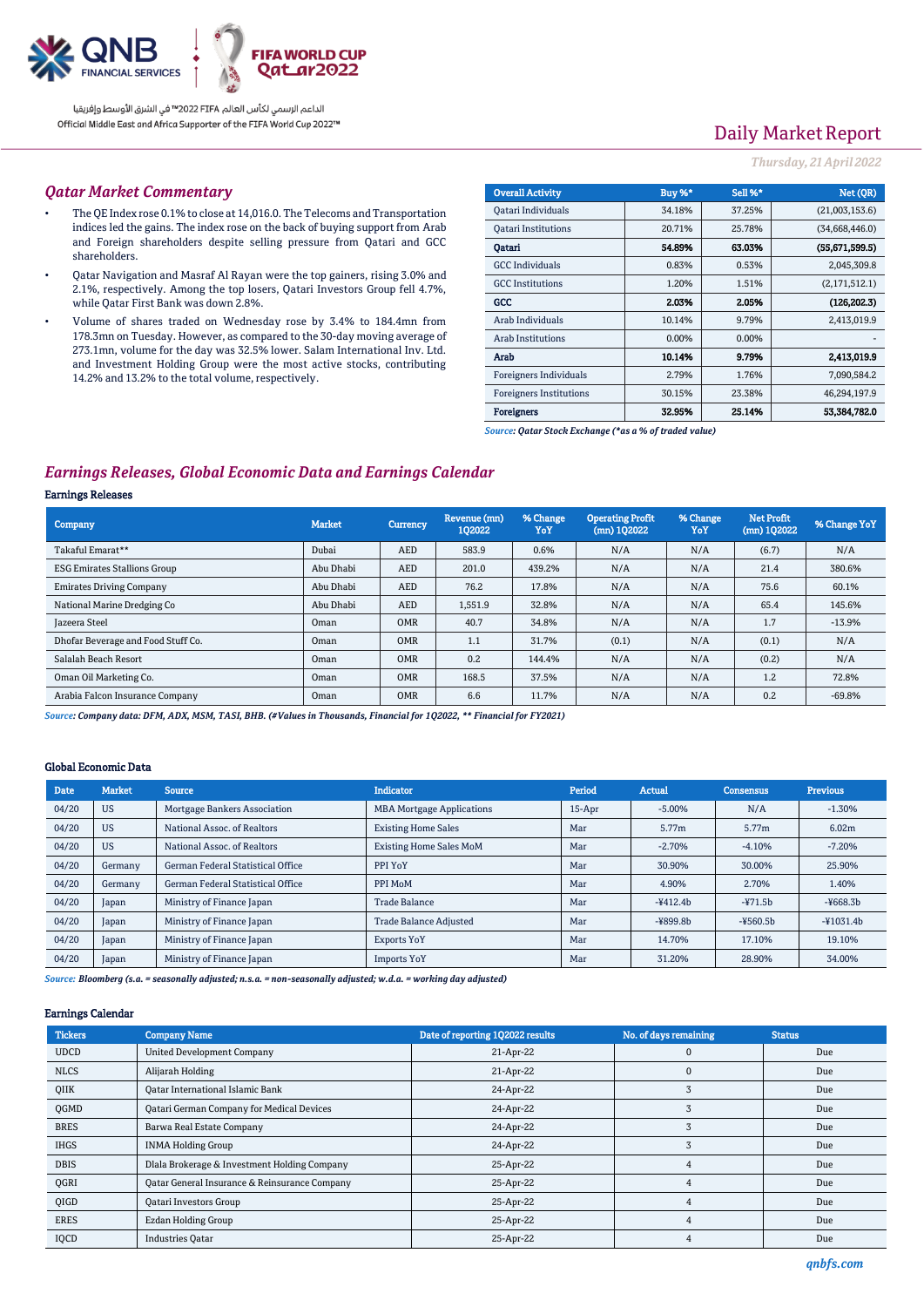

# Daily Market Report

*Thursday, 21April 2022*

| ZHCD        | <b>Zad Holding Company</b>                      | 25-Apr-22 | $\overline{4}$ | Due |
|-------------|-------------------------------------------------|-----------|----------------|-----|
| <b>IGRD</b> | <b>Investment Holding Group</b>                 | 25-Apr-22 | $\overline{4}$ | Due |
| QLMI        | <b>QLM Life &amp; Medical Insurance Company</b> | 25-Apr-22 | $\overline{4}$ | Due |
| <b>OATI</b> | <b>Qatar Insurance Company</b>                  | 26-Apr-22 | 5              | Due |
| GWCS        | <b>Gulf Warehousing Company</b>                 | 26-Apr-22 | 5              | Due |
| <b>MPHC</b> | Mesaieed Petrochemical Holding Company          | 26-Apr-22 | 5              | Due |
| QISI        | Qatar Islamic Insurance Group                   | 26-Apr-22 | 5              | Due |
| <b>MERS</b> | Al Meera Consumer Goods Company                 | 26-Apr-22 | 5              | Due |
| <b>MCCS</b> | Mannai Corporation                              | 26-Apr-22 | 5              | Due |
| <b>VFQS</b> | Vodafone Qatar                                  | 26-Apr-22 | 5              | Due |
| QIMD        | <b>Qatar Industrial Manufacturing Company</b>   | 26-Apr-22 | 5              | Due |
| ORDS        | Ooredoo                                         | 27-Apr-22 | 6              | Due |
| <b>MRDS</b> | Mazaya Qatar Real Estate Development            | 27-Apr-22 | 6              | Due |
| <b>AHCS</b> | Aamal Company                                   | 27-Apr-22 | 6              | Due |
| <b>DHBK</b> | Doha Bank                                       | 27-Apr-22 | 6              | Due |
| QFBQ        | <b>Qatar First Bank</b>                         | 27-Apr-22 | 6              | Due |
| QOIS        | <b>Qatar Oman Investment Company</b>            | 27-Apr-22 | 6              | Due |
| QAMC        | <b>Qatar Aluminum Manufacturing Company</b>     | 27-Apr-22 | 6              | Due |
| <b>GISS</b> | <b>Gulf International Services</b>              | 27-Apr-22 | 6              | Due |
| <b>MARK</b> | Masraf Al Rayan                                 | 27-Apr-22 | 6              | Due |
| <b>DOHI</b> | Doha Insurance Group                            | 27-Apr-22 | 6              | Due |
| <b>BLDN</b> | Baladna                                         | 27-Apr-22 | 6              | Due |
| QCFS        | Qatar Cinema & Film Distribution Company        | 27-Apr-22 | 6              | Due |
| <b>AKHI</b> | Al Khaleej Takaful Insurance Company            | 27-Apr-22 | 6              | Due |

*Source: QSE*

## *Qatar*

- IMF: Qatar's economy to grow by 3.9% this year After the World Bank, another global organization has predicted a strong recovery for Qatar's economy. The International Monetary Fund (IMF) has projected a growth of 3.9% for Qatar's real Gross Domestic Product (GDP) in its World Economic Outlook. This year's growth forecast for Qatar's economy is substantially higher than the growth recorded last year. According to International Monetary Fund, Qatar's economy grew by 1.5% last year. As per the IMF forecast, consumer prices in Qatar are expected to rise by 3.5% in the current year. Last week, the World Bank also projected a strong recovery for Qatar's economy helped by higher hydrocarbon exports. According to a World Bank report released last week, Qatar's real GDP is likely to grow by 4.9% in 2022. (Peninsula Qatar)
- Qatar Explores boosting Its LNG expansion as gas demand booms Qatar is sounding out buyers about a further expansion of its liquefied natural gas capacity, according to people familiar with the matter, as Europe rushes to secure supplies in the wake of Russia's war in Ukraine. State-run Qatar Energy is talking to gas buyers about whether to enlarge a \$30bn project started in 2021 to build six gas-liquefaction plants, the people said, asking not to be identified. The company is assessing the cost of adding at least one more unit and how much interest there is for additional gas from customers, including some in China. The talks are at an early stage and QE may stick with its existing plan, which will boost its maximum annual output by 60% to almost 130mn tons by 2027. The first gas isn't expected to hit the market until 2025. (Bloomberg)
- CBQK's bottom line rises 16.5% YoY and 307.4% QoQ in 1Q2022, in-line with our estimate – The Commercial Bank's (CBQK) net profit rose 16.5% YoY (+307.4% QoQ) to QR702.3mn in 1Q2022, in line with our estimate of QR712.6mn (variation of -1.4%). Net interest income increased 11.4% YoY in 1Q2022 to QR953.8mn. However, on QoQ basis, net interest income declined 1.8%. The company's net operating income came in at QR1,327.2mn in 1Q2022, which represents an increase of 14.3% YoY. However, on QoQ basis, net operating income fell 2.5%. The bank's total assets stood at QR171.5bn at the end of March 31, 2022, up 5.1% YoY (+3.6% QoQ). Loans and advances to customers were QR98.4bn, registering a decline of 1.0% YoY at the end of March 31, 2022. However, on QoQ basis, loans and advances to customers increased 0.4%. Customer

deposits rose 3.3% YoY and 3.2% QoQ to reach QR84.5bn at the end of March 31, 2022. The earnings per share amounted to QR0.17 in 1Q2022 as compared to QR0.15 in 1Q2021. (QSE, QNBFS Research)

- WDAM reports net loss of QR7mn in 1Q2022 Widam Food Company (WDAM) reported net loss of QR7mn in 1Q2022 as compared to net profit of QR1mn in 1Q2021 and net loss of QR41.7mn in 4Q2021.The Company's revenue came in at QR94.8mn in 1Q2022, which represents a decrease of 5.6% YoY. However, on QoQ basis, revenue rose 30.4%. The loss per share amounted to QR0.04 as of 31st March, 2022 versus earnings per share (EPS) QR0.01 for the same period in 2021. (QSE)
- Mekdam Holding Group disclose the financial statements for Quarter 1 of 2022 – The Board of Directors of Mekdam Holding Group, chaired by Sheikh Mohammed bin Nawaf bin Nasser bin Khalid Al Thani, held a session on April 20, 2022, to discuss and approve the financial statements for the period ended March 31,2022. The Chairman of the Board of Directors indicated that Mekdam Holding Group's revenue reached QR125.1mn for the period ended March 31, 2022, compared to QR49.3mn for the same period of the previous year with a growth rate of 153.8%. Providing new services in the distance education system and providing comprehensive maintenance services for gas recycling plants enhanced the earning level. Mekdam Holding Group achieved a net profit of QR9.5mn for the period ended on March 31, 2022, compared to QR9.0mn in the corresponding period of 2021 with a growth rate of 5.4%. This growth in net profit is mainly attributable to the growth in business volume. Earnings per share (EPS) amounted to QR0.139 for 2022 compared to EPS of QR0.132 for 2021. The CEO, Mr. Ehab Naser, indicated that during 2022, Mekdam Holding Group was able to sign new contracts with a total value of QR820mn exceeding the annual target for 2022. The Board was also briefed on the total value of the contracts being implemented, which amounted to about QR1,840mn, while the value of the remaining works amounted to about QR1,400mn. With respect to the sales proposals, the total offers submitted and being negotiated with customers amounted to about QR2,485mn. The expected success rate, according to historical indicators, ranges from 20% to 30%. The customer retention rate was around 90%. The Board of Directors emphasized the importance of these indicators to the executive management, as these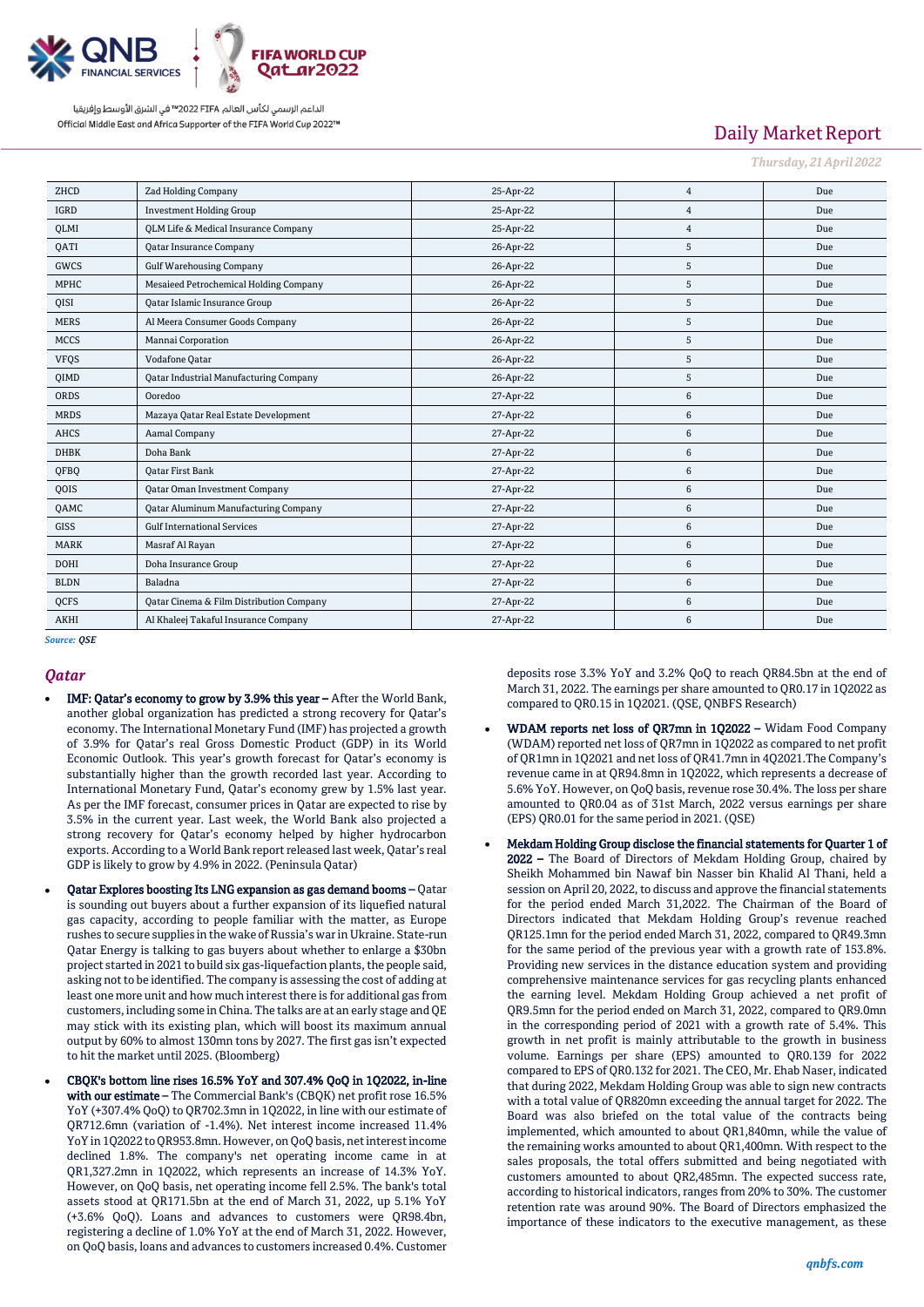

## Daily Market Report

*Thursday, 21April 2022*

indicators are the key factor in building revenue expectations, net future profits and enhancing the value of shareholders' equity. (QSE)

- Ahli Bank to hold its investor's relation conference call on April 21 to discuss the financial results - Ahli Bank announced that the conference call with the Investors to discuss the financial results for the Quarter 1 2022 will be held on 21/04/2022 at 12:00 PM, Doha Time. (QSE)
- Qatar Insurance to disclose its Q1 financial results on April 26 Qatar Insurance to disclose its financial statement for the period ending 31st March 2022 on 26/04/2022. (QSE)
- QLM Life & Medical Insurance Company QPSC to hold its investor's relation conference call on 26/04/2022 to discuss the financial results – QLM Life & Medical Insurance Company QPSC announced that the conference call with the Investors to discuss the financial results for the Quarter 1 2022 will be held on 26/04/2022 at 01:00 PM, Doha Time. (QSE)
- Ooredoo to disclose its Q1 financial results on April 27 Ooredoo to disclose its financial statement for the period ending 31st March 2022 on 27/04/2022. (QSE)
- Qatar Insurance to hold its investor's relation conference call on April 27 to discuss the financial results – Qatar Insurance announced that the conference call with the Investors to discuss the financial results for Quarter 1 2022 will be held on 27/04/2022 at 01:30 PM, Doha Time. (QSE)
- Ooredoo to hold its investor's relation conference call on April 28 to discuss the financial results – Ooredoo announced that the conference call with the Investors to discuss the financial results for the Quarter 1 2022 will be held on 28/04/2022 at 02:00 PM, Doha Time. (QSE)
- Baladna EGM endorses items on its agenda Baladna announced the results of EGM. The meeting was held on 20/04/2022 and the following resolution were approved: 1) Approve the proposed amendments to the Company's Articles of Association (articles. 1, 23, 25, 29, 38, 43, 50, 54, 57, 64, 66, 77, and 92) in compliance with the provisions of Law No. 8 of 2021 amending the provisions of the Commercial Companies law No. 11 of 2015. 2) Delegate the Managing Director to sign the amended Articles of Association and complete all necessary procedures, with the delegate having the right to authorize whoever deems appropriate to carry out these procedures. (QSE)
- Baladna AGM endorses items on its agenda Baladna announced the results of the AGM. The meeting was held on 20/04/2022 and the following resolution were approved: 1) The General Assembly approved the Chairman's report on the company's activities and the financial position for the financial year ended 31 December 2021, and the company's business plan for the year 2022. 2) The General Assembly approved the External Auditor's report on the company's Financial Statements for the year ended 31 December 2021. 3) The General Assembly approved the company's consolidated and audited financial statements, for the financial year ended 31 December 2021, including the profit & loss, and balance sheet statements. 4) The General Assembly approved the proposal of the Board of Directors to distribute dividends at a rate of 5.3% of the nominal value of the share for the year ended 31/12/2021. 5) The General Assembly approved discharging members of the Board of Directors from any liability relating to their directorship duties and responsibilities for the financial year ended 31 December 2021 and approved the Board's recommendation to award bonuses to the board members for the financial period ended 31 December 2021. 6) The General Assembly approved the appointment of Moore Stephens as the Company's auditors for the financial year 2022 and approved their fees as per the Board's recommendation. 7) The General Assembly approved the Company's Corporate Governance Report and approved the Annual Report for the year ended 31 December 2021. (QSE)
- Dlala Brokerage and Investment Holding Co. AGM endorse items on its agenda - Dlala Brokerage and Investment Holding Co. announced the results of the AGM. The meeting was held on 20/04/2022 and the following resolution were approved: 1) The Board of Directors' report on the company's activity and financial position during the year ending on 12/31/2021 and the company's future plan. 2) The auditor's report for the financial year ending on31/12/2021. 3) The company's balance sheet and

profit and loss account for the fiscal year ending on 31/12/2021. 4) Carrying over profits for the year 2021. 5) Adoption of the corporate governance report for the year 2021. 6) Discharge the members of the Board of Directors from liability for the financial year ending on 31/12/2021 with no rewards being paid. 7) Appointing Mazars Company as an auditor for the company for the year 2022 and determining their fees. (QSE)

- Qatar, Kuwait review bilateral relations Minister of Commerce and Industry HE Sheikh Mohammed bin Hamad bin Qassim Al Thani met with Director General of the Kuwait Direct Investment Promotion Authority HE Sheikh Dr. Meshaal Jaber Al Ahmad Al Sabah and the accompanying delegation that is currently visiting Qatar. The meeting was attended by CEO of Qatar Investment Authority HE Mansoor bin Ebrahim Al Mahmoud, CEO of Qatar's Investment Promotion Agency HE Sheikh Ali Alwaleed Al Thani, and CEO of Hassad Food Engineer Mohamed Badr Al Sada. During the meeting, their Excellencies reviewed the bilateral relations between Qatar and Kuwait and discussed aspects of joint cooperation, especially in the trade, investment and industrial fields, as well as ways to enhance and develop them, in light of the distinguished fraternal ties between the two countries. Moreover, the meeting explored ways to capitalize on available capabilities to facilitate investment procedures for Qatari and Kuwaiti business sectors. The meeting also delved into mechanisms to support joint investments and stimulate the private sector to establish innovative investment projects in key sectors that would serve both countries' economic trends. (Peninsula Qatar)
- QNB Group First launches 'Triple your Salary' campaign QNB Group, the largest financial institution in the Middle East and Africa, launched the 'Triple your Salary' campaign, running till 30 September 2022, tailor-made for its QNB First Members. The campaign, which comes as part of QNB Group's keenness to offer the best to its customers, encompasses all existing and new QNB First Members. With the new QNB Group salary transfer campaign, five lucky QNB First members will get the chance to Triple their salary by simply transferring their salary to QNB Group or availing for a new loan. Through this campaign, existing salaried QNB First customers who avail for a personal loan of more than or equal to QR180,000 or mortgage of more than or equal to QR2mn and new QNB First members who transfer a minimum salary of QR35,000 to QNB Group during the campaign period will have a chance to triple their salary. Draws will be held monthly, announcing one winner per month. The customers can simply head to the nearest QNB Group branch and open a QNB First account with a minimum of QR35,000 or avail for a new loan for existing QNB First customers. (Peninsula Qatar)
- QCB Governor meets UAB Chairman Governor of Qatar Central Bank (QCB) HE Sheikh Bandar bin Mohammed bin Saoud Al Thani met yesterday with Chairman of the Union of Arab Banks (UAB) HE Sheikh Mohammed Al Jarrah Al Sabah, who is currently visiting the country. During the meeting, they reviewed the current bilateral relations between QCB and UAB, and ways to enhance and develop them. (Peninsula Qatar)
- Qatar, Malaysia bilateral trade up 38% to QR2.4bn in 2021 Bilateral trade between Qatar and Malaysia rose by 38% to QR2.4bn last year from QR1.8bn in 2020, Chairman of Qatar Chamber (QC) Sheikh Khalifa bin Jassim Al Thani has said during a meeting with the Malaysian Minister of Plantation Industries and Commodities HE Zuraida Kamaruddin at the Chamber's headquarters yesterday. During the event, wherein both leaders reviewed boosting cooperation ties, Sheikh Khalifa reiterated that Malaysia is one of Qatar's important trade partners. The meeting also discussed ways to enhance and develop collaboration and trade relations between the Qatari and Malaysian private sectors in the commercial and economic fields. They also reviewed the investment climate and opportunities available in both countries in agriculture and food security fields and the possibility to forge partnerships between companies and businessmen from both sides. (Peninsula Qatar)
- *qnbfs.com* Qatar Investors Group committed to supporting diversification in investment' – Qatari Investors Group (QIG) is committed to supporting diversification in investment in 2022, according to its Chairman Abdulla Nasser Al Misnad. Addressing shareholders at Qatar Investors Group's annual general meeting held on Tuesday, board member Dany Chrabieh - on behalf of Chairman Abdulla Nasser Al Misnad — said, diversifying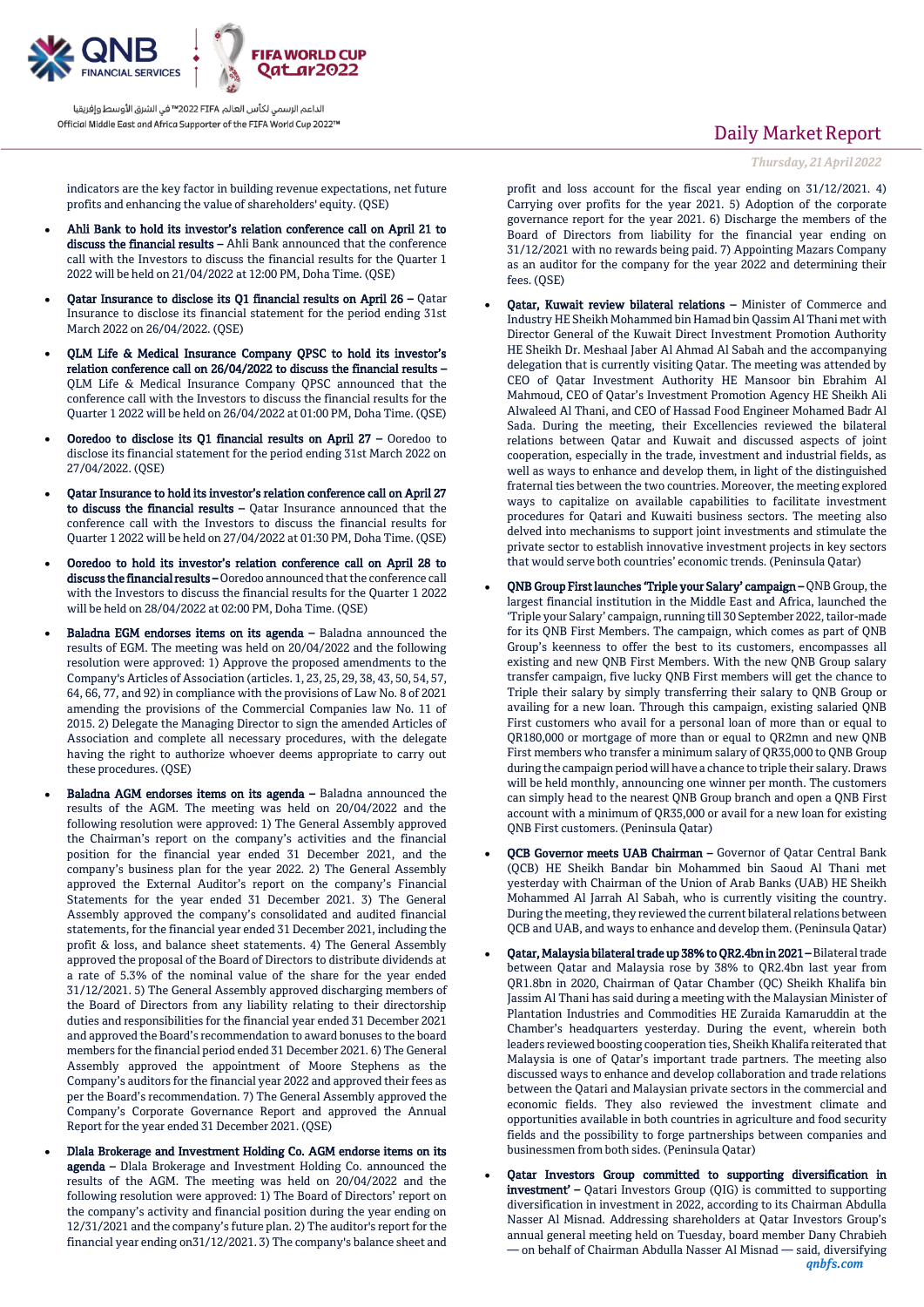

sources of income by investing in many sectors, especially the industrial, logistical and security sectors, has resulted in a number of investments that achieved a balance in the overall revenue in a manner in which each sector of investment supports the other, and even compensates for any potential stagnation. "The success of this strategy over the past years is what encourages us to continue to be committed and support diversification in investment during 2022 to make more achievements that benefit the company and shareholders and make us play a role in supporting Qatar's economic vision," he said. The group achieved revenues of QR691,667,850 and net profits amounted to QR188,118,661, which resulted in a net profit margin of 27.2% during the year 2021. Before deducting interest, taxes, depreciation and amortization, the company made a profit of QR291.2mn. Its operating activities have achieved cash liquidity of QR424mn and total assets amounted to QR4.721bn as of December 31, 2021. By taking the company's track record during the year ending on December 31, 2021 into consideration, Chrabieh said, it can deduced that the basis that helped form the company's belief during the previous year and the years before, in which the successive Boards of directors succeeded in directing and leading the executive management to maintain the company's plans for continuity and sustainability in a way that guaranteed the achievement of reasonable profits for the company and the shareholders even during difficult economic periods, which crystallizes the real achievement of the group. The board of directors also worked closely with members of the executive management to monitor the company's performance in relation to the corporate governance code of listed companies and its role in adding value and effectiveness to policies and procedures, he said. Accordingly, a governance committee was formed within the company's administrative system in order to conduct a comprehensive assessment of all the group's tiers to identify any potential gaps and provide recommendations for developing internal policies, he said, adding the Committee will remain active to ensure that the expected standards are maintained. "The group's results have been included in the audited financial statements and the corresponding disclosures. The group seeks to achieve a balance to be able to finance its growth and strategy while maintaining the necessary levels of liquidity. Accordingly, the Board of Directors is recommending a dividend distribution of 10 Dirhams per share. "The goals of the group during the year 2022 are based on achieving further development to realize customer and investor satisfaction and build our strategic partners trust in us," he said. (Qatar Tribune)

- QC's new headquarters in Lusail keeps pace with Qatar's economic boom – In 2021, the Qatar Chamber (QC) continued its efforts to support and develop the private sector to encourage investments and facilitate trade growth, QC Chairman Sheikh Khalifa bin Jassim Al Thani said during the Chamber's general assembly meeting yesterday. Addressing the meeting, Sheikh Khalifa said the QC, as the voice of the business community in Qatar, continued to support and safeguard the interests of private sector institutions and companies, as well as to limit the damages incurred by the private sector due to the COVID-19 pandemic. The meeting's agenda included reviewing the board of directors' report and discussing QC's fiscal report for 2021. It also included approving the estimated budget for the fiscal year 2022 and appointing a new auditor for the 2022 financial year. Sheikh Khalifa said QC strengthened its digital structure in 2021 and worked to add further development to the services provided to the business community to facilitate its members and affiliated companies and institutions, as well as provide all possible means to communicate with them, and complete their transactions with ease and professionalism. (Peninsula Qatar)
- Amir meets Kuwait investment authority chief Amir HH Sheikh Tamim bin Hamad Al Thani met with Director-General of Kuwait Direct Investment Promotion Authority (KDIPA) HE Sheikh Dr. Meshaal Jaber Al Ahmad Al Sabah and his accompanying delegation at Al Bahr Palace yesterday evening, on the occasion of their visit to the country. The meeting discussed a number of issues of common interest. (Peninsula Qatar)
- Hassad CEO: Plans afoot to achieve food security– THE CEO of Hassad Food Company Eng. Mohammed Al Sadah has said that the company has developed a rapid intervention plan in line with its strategy in parallel with the launch of the military operation between Russia and Ukraine to

## Daily Market Report

### *Thursday, 21April 2022*

achieve food security for Qatar. In an interview with Qatar News Agency (QNA), Al Sadah explained that Hassad Food Company can supply all types of grains, oilseeds, and wheat from several sources, including North America, South America, Turkey, Australia, and the Black Sea region. Al Sadah drew attention to the role played by Hassad Company in securing food security for the state at times of crises. Food security is the main role of the company as it is the state's investment arm in the food and agricultural sector, he said. He added that Hassad has successful models in providing all the local market needs of basic foodstuffs during crises such as the blockade in 2017 and the COVID-19 pandemic in 2020, when part of the country's food supply was affected. Hassad, in coordination with the authorities concerned, quickly intervened to ensure the continued supply of all products needed by the local market from several countries. (Qatar Tribune)

#### *International*

- US firms beset by worker shortages and high inflation, Fed survey shows – The US economy expanded at a moderate pace from mid February through early April and there was little respite for businesses from high inflation and worker shortages, a Federal Reserve report showed on Wednesday. The latest anecdotal evidence from US firms paints a picture of an economy which received a boost from falling COVID-19 cases and remains resilient despite high inflation amid gummed up supply chains. But it also points to ongoing problems that show no signs of easing as the Fed gears up to more rapidly tighten borrowing costs to put the economy on a more even keel. Inflation continues to be a worry, with demand still far outstripping the supply of everything from labor to goods, not helped by recent lockdowns in China to restrict the spread of COVID-19 and a spike in food and energy costs due to Russia's invasion of Ukraine. "Supply chain backlogs, labor market tightness, and elevated input costs continued to pose challenges on firms' abilities to meet demand," the Fed said in its survey, known as the "Beige Book," which was conducted across its 12 districts through April 11. "Outlooks for future growth were clouded by the uncertainty created by recent geopolitical developments and rising prices." The Fed raised interest rates in March for the first time in three years but they still remain low, currently in the target range of between 0.25% and 0.5%. It is expected to raise rates by a half percentage point at its next policy meeting on May 3-4 and continue with a series of hikes this year designed to make a hefty dent to high inflation. Consumer inflation rose last month to 8.5%, the highest level since 1981. The central bank will also in May likely decide to begin the process of reducing its balance sheet, which has ballooned to include roughly \$8.5tn of US Treasuries and mortgage-backed securities as the Fed sought to keep consumer borrowing costs low during the worst of the COVID-19 pandemic. For now, most firms appear to be able to swiftly pass on higher input costs and most districts expected price pressures to continue over the coming months, the Fed's report said, although contacts in a few districts saw fewer sales as a result of higher prices. (Reuters)
- US existing home sales fall further as house prices hit record high US home sales dropped to the lowest level in nearly two years in March as house prices raced to a record high, and could decline further with mortgage rates hitting 5%. The report from the National Association of Realtors on Wednesday also showed the drop in sales in February was much steeper than initially thought. Even with home sales reverting back to their pre-pandemic level, the housing market remains hot. Homes sold in March typically stayed on the market for only 17 days and the share of all cash sales was the largest in eight years. "For the best chance of success, home shoppers should have cash offers ready, and they should lock in mortgage rates, as they are expected to keep rising," said Robert Frick, corporate economist at Navy Federal Credit Union in Vienna, Virginia. Existing home sales dropped 2.7% to a seasonally adjusted annual rate of 5.77mn units last month, the lowest level since June 2020. Data for February was revised sharply down to a rate of 5.93mn units from the previously reported 6.02mn units. March sales mostly reflected the closing of contracts signed two to three months ago when the 30-year fixed-rate mortgage was below 4%. Economists polled by Reuters had forecast sales would decrease to a rate of 5.80mn units. Sales fell in the Northeast, South and Midwest. They were unchanged in the West. Home resales account for the bulk of US home sales. They were down 4.5% on a year-on-year basis in March. The 30-year fixed-rate mortgage averaged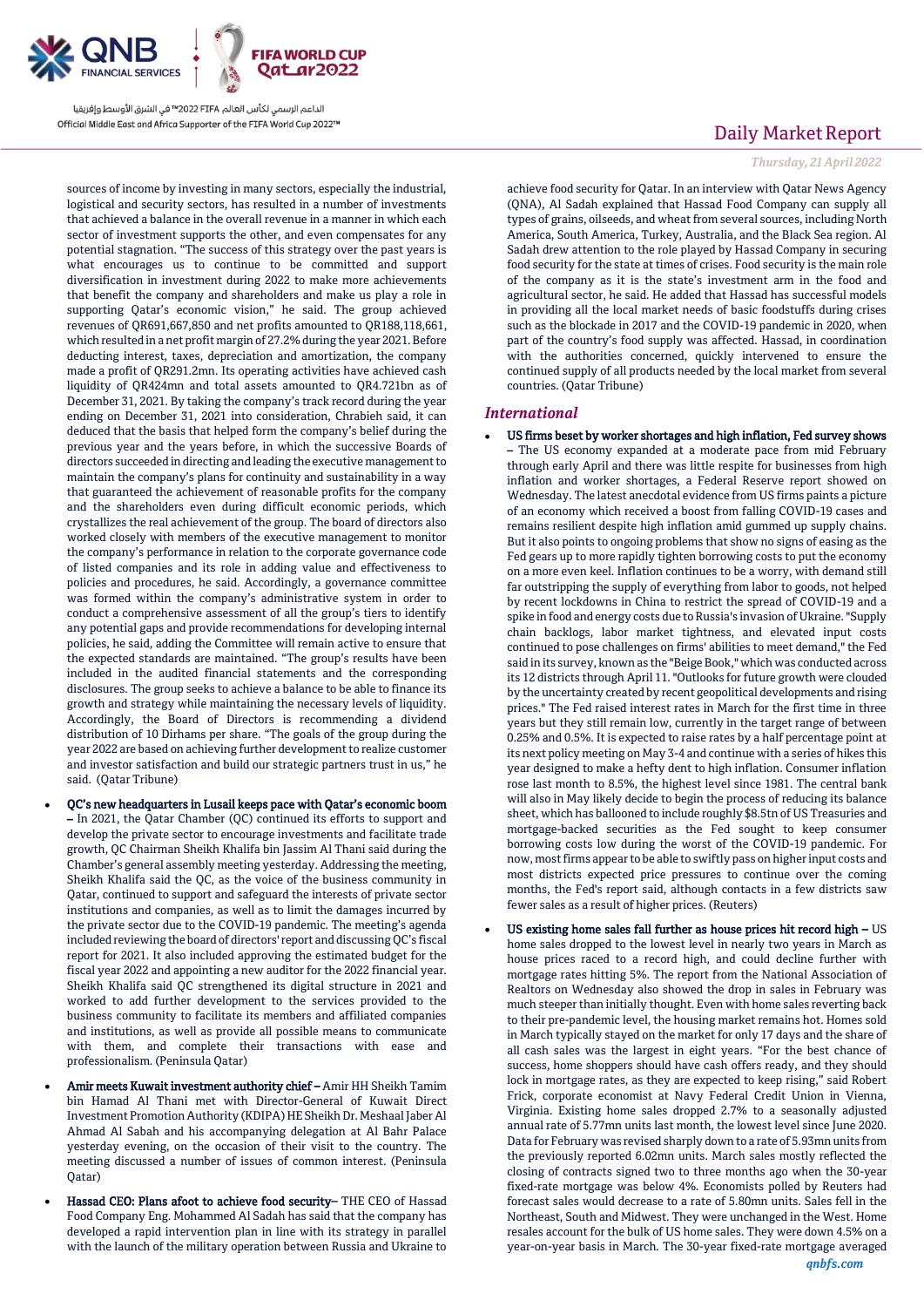

5.0% during the week ended April 14, the highest since February 2011 and up from 4.72% in the prior week, according to data from mortgage finance agency Freddie Mac. The Federal Reserve in March raised its policy interest rate by 25 basis points, the first rate hike in more than three years, as the US central bank battles surging inflation. Economists expect the Fed will hike rates by 50 basis points next month, and soon start trimming its asset portfolio. (Reuters)

- UK sets target of 40% women on company boards Women should make up at least 40% of boards at British listed companies and one director should be a person of color, the country's financial watchdog said on Wednesday as it set a range of diversity targets for firms' top leaders. At least one senior position such as company chair, chief executive or chief financial officer should be held by a woman, the Financial Conduct Authority said, largely confirming early proposals. The FCA said here companies will have to make annual statements showing how they are complying with the new rules, or explain any divergences. "As investors pay increasing attention to diversity at the top of the companies they invest in, enhancing transparency at Board and executive management level will help hold companies to account and drive further progress," said Sarah Pritchard, the FCA's executive director of markets. In February the government-backed FTSE Women Leaders Review here said female representation on the boards of Britain's top 100 companies stood at 39.1%. The review raised a voluntary target to 40% for the top 350 companies by the end of 2025, up from a previous target of 33%. "The new rules will be challenging for some companies," said Delphine Currie, partner at law firm Reed Smith. "This is likely to lead to a fair bit of competition for diverse, non-executive directors." A separate survey said in March that the majority of Britain's top companies now have at least one ethnic minority board member. The FCA's new requirements will apply to financial accounting periods starting from April 1, 2022, meaning reporting would start to appear in annual reports published from early next year. The watchdog said it would review the rules in three years' time to make sure they are working and to check if the diversity targets are still appropriate. The watchdog said that companies could also consider wider diversity aspects such as sexual orientation, socio-economic background, and disability, and publishing diversity data on a company's audit, remuneration and nominations committees. (Reuters)
- China's fiscal revenue growth slows in March The growth of China's government fiscal revenue slowed in March compared with the first two months of the year, finance ministry data showed on Wednesday, further weighing on a flagging recovery, already weakened by COVID flare-ups. Last month's government fiscal revenue rose 3.42% year-on-year to 1.5834tn yuan (\$91.03bn), slowing from a 10.5% growth in January-February, according to Reuters calculations based on the official data. The country's fiscal spending growth accelerated to 10.4% year-on-year to 2.536tn yuan in March, after a 7.0% growth in January-February. For the entire quarter, fiscal revenue rose 8.6% while spending was up 8.3%. For March, land sales revenues fell 22.84% from a year earlier to 403.6bn yuan, after a 29.5% plunge in the first two months, as cash-strapped developers grew cautious about land purchases. The finances of local governments have come under pressure as cuts in taxes and fees by the central government to support the economy and a property market downturn weighed on fiscal revenues and land sales. Governments in less-developed regions and those that traditionally rely on land auctions have been particularly hard-hit. Many local governments have illegally issued debt to raise funds as fiscal revenues plummeted due to COVID-19, Chinese financial news outlet Yicai reported on Wednesday. China has also warned against the rise of so-called "hidden debt", or off-balance sheet borrowing, incurred by local governments. Local government hidden debts reached 45tn yuan at the end of 2020, Nomura has estimated. Economists say fiscal deficits of China's local and regional governments will widen this year due to increasing economic headwinds and even more fiscal support ordered by Beijing. "The continued contraction in land markets will likely weigh on local government land sales revenues and infrastructure investment," Nomura said in a note on April 18. This week, the Chinese capital Beijing eased some land buying curbs on developers, which have been squeezed by a government crackdown on new borrowing in the indebted sector. More than 80 cities

## Daily Market Report

have also eased curbs on home purchases this year to support the ailing property market. (Reuters)

- China unexpectedly keeps lending benchmark unchanged China surprisingly kept its benchmark lending rates steady on Wednesday, with markets seeing the move as Beijing's cautious approach to rolling out more easing measures as the economy slows due to COVID-19 lockdowns. In contrast to most major economies that have started to tighten monetary policy to combat inflation, China has stepped up easing to cushion the slowdown. But such policy divergence with major central banks could prompt capital outflows, adding pressure on the yuan. The one-year loan prime rate (LPR) was kept at 3.70% and the five-year LPR was unchanged at 4.60%. Marco Sun, chief financial markets analyst at MUFG Bank, said policy divergence between China and the United States was likely to continue despite steady LPR in April as the PBOC's policy stance appeared to be more dovish. "Recovery from COVID is a challenging task for global policymakers," Sun said, adding that the economic impact from the latest wave of COVID-19 infections remains uncertain. Sun still sees a chance to lower the LPR in the second quarter of this year. A vast majority of the 28 traders and analysts surveyed in a snap Reuters poll this week expected a reduction this month. Among them, 11, or 39% of all respondents, predicted a marginal cut of 5 basis points in both rates. read more The PBOC last week lowered the amount of cash banks must set aside as reserves by a smaller-than-expected margin to provide a relatively modest cash injection. Global investment banks including Goldman Sachs said the PBOC's restraint may reflect concern over inflation and aggressive monetary tightening by the US Federal Reserve. New bank lending in China rose more than expected in March, while broad credit growth accelerated from the previous month. Most new and outstanding loans in China are based on the one-year LPR. The five-year rate influences the pricing of mortgages. (Reuters)
- Japan posts trade gap far wider than forecasts as China exports slow, energy imports soar - Japan recorded a trade deficit in March that was more than four times wider than market forecasts, as China-bound exports slowed sharply while soaring energy prices raised the cost of imports, adding to economic challenges brought by conflict in Ukraine. Outgoing trade was restrained by a decline in car exports and a slowdown in the growth of shipments to Japan's biggest trading partner China, data showed, indicating continuing risk from global supply constraints and the coronavirus pandemic. The persistent trade deficit highlights the world's third-largest economy's vulnerability to soaring import costs. "Japan's economy may see a slower recovery if China-bound exports are sluggish," said Takeshi Minami, chief economist at Norinchukin Research Institute. Exports to China make up over a fifth of Japan's total shipments in value terms, he said. Imports soared 31.2% in the year to March, Ministry of Finance data showed on Wednesday, above a median forecast of 28.9% in a Reuters poll of economists. That outpaced a 14.7% rise in exports, resulting in a trade deficit of 412.4bn yen (\$3.19bn) - eclipsing the 100.8bn yen estimated in the poll. March marked the eighth consecutive deficit, though it was the smallest in five months. By region, exports to China grew a mere 2.9% in the 12 months to March, helped in part by stronger shipments of audiovisual projectors. That was much weaker than the previous month's 25.8%. "China's zero-coronavirus policies and lockdowns in cities caused production activity to shrink, hurting Japanese exports of parts and capital goods," said Norinchukin's Minami. Exports to the United States, the world's largest economy, grew 23.8% on stronger shipments of motor vehicle parts and power-generating machinery. Overall, however, exports were dragged down by a 0.7% drop in motor vehicle shipments. Imports were mainly pushed up by larger shipments of oil from the United Arab Emirates as well as coal and liquefied natural gas from Australia, the data showed. "Net trade is set to have knocked off around 0.5 percentage point from GDP (gross domestic product) growth last quarter as import volumes rose a lot faster than export volumes," said Tom Learmouth, Japan economist at Capital Economics. "But driven by the Japanese staples of cars and capital goods, we think exports will soon start to outpace imports." Japan's economy is likely to grow an annualized 4.9% in the current quarter on a pick-up in consumer activity after the government ended coronavirus pandemic curbs last month, showed a separate Reuters poll of economists. But rapid weakening of the yen, which has slid to two-decade lows against the US dollar on prospects of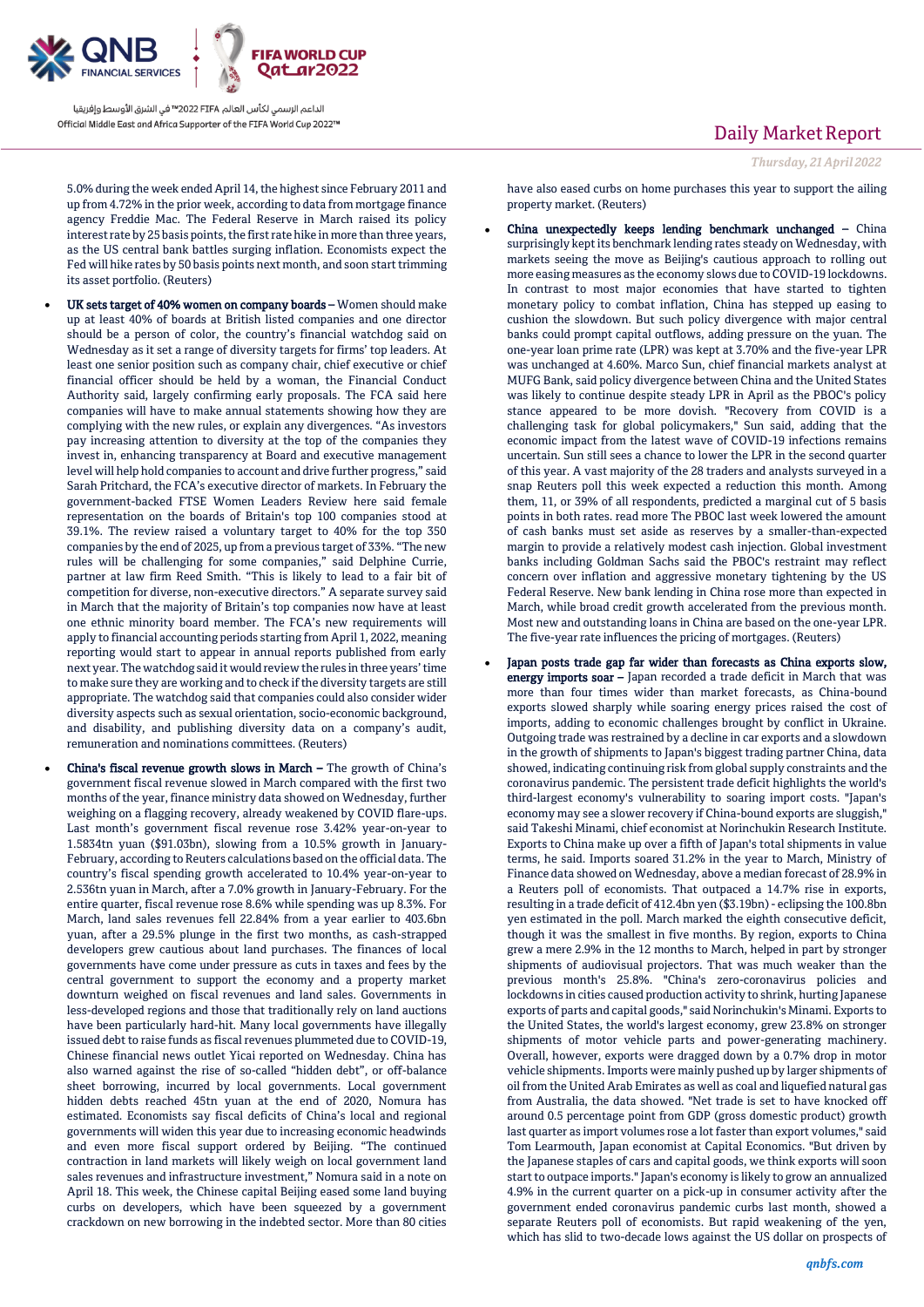

widening US-Japan interest rate differentials, are inflating already rising import costs for fuel and food, putting pressure on household spending power. (Reuters)

### *Regional*

- Arab Monetary Fund releases 16th Arab Economic Outlook Report The Arab Monetary Fund (AMF) has released the 16th edition of the Arab Economic Outlook Report, including macroeconomic forecasts for Arab economies for 2022 and 2023. The report indicated that while the world was striving at the beginning of 2022 to overcome the economic and social repercussions of the COVID-19 virus and its variants for the third year in a row, the global economy witnessed unfavorable global developments. These developments resulted in high prices of many agricultural, industrial, and energy products and pose significant challenges for supply chains that have not yet recovered from the effects of the COVID-19 Pandemic. They also increased risks and uncertainty and raised concerns about global food security in light of their repercussions which impacted all countries, markets, and families and led to a decline in purchasing power levels, especially for low- and middle-income families. The recent global developments overshadow world economy growth estimates, which were set before at between 4 and 4.5% in 2022 due to the expected recovery, especially in several advanced and developing economies, and between 3.2 and 3.8% in 2023 as a result of the gradual withdrawal of the recovery packages. According to international expectations, it is estimated that these developments will lead to a decrease in the growth rate of the global economy by at least 0.5-1.0 percentage points during 2022 and will result in a rise in the global inflation rate by between 2.5 and 3.0 percentage points. In 2023, these developments will result in a possible decline in global GDP by about 1%, representing a loss estimated at one trillion US dollars, and a further rise in the inflation rate by about two percentage points. (Zawya)
- Saudi Arabia reduces 36.7% of its holdings of US treasury securities in two years – Saudi Arabia reduced its holdings of US treasury securities by around 36.71% within two years. The Kingdom reduced the value of securities, amounting to SR253.88bn (\$67.7bn) during the period between February 2020 until February 2022, according to a monitoring of Okaz/Saudi Gazette. There has been a decrease in the holding of US treasury securities by the Kingdom reaching \$116.7bn in February this year, and this figure marks a decrease of \$2.7bn compared to the previous month. Saudi Arabia dropped to the 18th place among the largest holders of US securities in February, after it was ranked 17th at the end of 2021 and during January 2022. Saudi Arabia's investments in the US treasury securities last February amounted to \$101.27bn in long-term securities representing 87% of the total, and \$15.46bn in short-term securities representing 13%. According to the Federal Reserve and US Department of the Treasury, foreign countries held a total of \$7.55tn in US treasury securities as of September 2021. Of the total 7.55tn held by foreign countries, Japan and Mainland China held the greatest portions. (Zawya)
- Saudi says it and Kuwait have right to exploit gas-rich offshore zone The Saudi cabinet reaffirmed the right of the kingdom and its neighbor Kuwait to exploit natural resources at a joint, energy-rich, offshore area, the state news agency reported on Tuesday. It also stressed the right of the two countries to develop the Durra natural gas field, located in this area, the agency said after a cabinet meeting. Saudi Arabia and Kuwait invited Iran earlier this month to hold negotiations to determine the eastern limit of the joint area. (Zawya)
- The system of foreign ownership of real estate in Saudi Arabia is expected modifications and huge investments – The Undersecretary for Legislation and Policies in the Saudi Ministry of Investment, Dr. Ayed Al-Otaibi, expected the expected amendments to the system of foreign ownership of real estate in Saudi Arabia would attract huge investments. Yesterday, Tuesday, the Ministry of Investment revealed the amendments to the system for non-Saudis owning real estate in the Kingdom, and the ministry put forward the system after the amendment to solicit opinions about it through its Twitter account. The project aims to raise and improve the efficiency and effectiveness of the procedures and controls related to the ownership or use of real estate by non-Saudis with a natural and legal capacity in cities and economic areas in the Kingdom targeted for

## Daily Market Report

### *Thursday, 21April 2022*

development, including the cities of Makkah and Madinah. Al-Otaibi said, "Ownership by non-Saudis has been allowed since 2000 for residents, whether its home or its employees, or for the purpose of practicing activity, while real estate investment had a minimum of 30mn Riyals, whether value or investment." According to Al-Otaibi; Ownership was available through a license from the Ministry of Interior, and ownership was not allowed in Mecca or Medina, and the real estate sector in the Kingdom had to be liberalized. Al-Otaibi pointed out that a resident in Saudi Arabia can apply for ownership and go through easy and convenient procedures, in less than a week to obtain approval from the Ministry of Interior, and for companies licensed in the real estate investment sector or other sectors, licenses are available through the Ministry of Investment. Previously, the non-resident foreign investor could not own property, and after the direction of Crown Prince Mohammed bin Salman and in the new amendments, he will be allowed to own property through electronic platforms, and there will be restricted areas such as border areas and some areas regulated by royal authorities, and in economic areas, which It has a specificity related to economic activities, and this was given to the bodies with geographical jurisdiction. (Bloomberg)

- Finance ministry: UAE proposes schedule for first local currency T-bonds – The United Arab Emirates will soon sell Treasury bonds denominated in local currency for the first time, seeking to raise 9bn Dirhams (\$2.45bn) with eight auctions between May and the end of the year, the finance ministry said on Twitter. The T-bonds will be issued with varying tenors of two, three and five years in an initial phase and a 10-year tenor in the medium term. The cabinet approved in January a debt strategy to develop a local currency bond market, joining every other government in the sixcountry Gulf Cooperation Council that already issue debt securities in local currency. A proposed schedule of auctions on the finance ministry's website showed the first penciled in for May for two-and three-year paper. Auctions would also be held in June, August and October for the same tenors, the schedule showed. Two-year notes, as well as well as five-year bonds, would also be offered in September. Three- and five-year bonds would be sold in December, according to the proposed timeline. That would bring total issuance of the T-bonds this year to 9bn dirhams. (Bloomberg)
- CBUAE: Gross banks' assets in UAE up by 0.8% to \$905bn at end of December 2021 – The UAE Central Bank announced that the Money Supply aggregate M1 increased by 2.3%, from AED 686.0bn at the end of November 2021 to AED 701.9bn at the end of December 2021. The Money Supply aggregate M2 grew by 3.0%, from AED 1,517.1bn at the end of November 2021 to AED 1,563.1bn at the end of December 2021. The Money Supply aggregate M3 also increased by 1.5%, from AED 1,830.1bn at the end of November 2021 to AED 1,856.7bn at the end of December 2021. The rise in M1 was due to AED 16.6bn increase in Monetary Deposits, overriding the AED 0.7bn reduction in Currency in Circulation Outside Banks. M2 increased due to an elevated M1 and AED 30.1bn climb in Quasi-Monetary Deposits. M3 rose due to increased M1 and M2, overshadowing AED 19.4bn fall in Government Deposits. The Monetary Base expanded by 4.8% rising from AED 461.7bn at the end of November 2021 to AED 483.9bn at the end of December 2021. The impetus behind this expansion in the Monetary Base was 8.9% and 35.7% increase in the Reserve Account and Banks & OFCs' Current Accounts & Overnight Deposits of Banks at CBUAE, respectively. Whereas, Currency Issued and Certificates of Deposit & Monetary Bills reduced by 0.4% and 7.4%, separately. (Zawya)
- New UAE visa system to make hiring easier for startups The new UAE visa reforms will make recruiting professionals easier for entrepreneurs, startups, and small and medium enterprises (SMEs). According to startups and technology industry executives, the changes will make the UAE more attractive for short as well as long-term residents, visitors and professionals. The UAE on Monday announced the most extensive set of reforms and updates to its entry and residency schemes. Mohammed Kilany, founder and CEO of Fanera, believes the reforms will be especially significant for entrepreneurs in the country for whom the benefits are two-fold. "First, this will make it possible for startups and SMEs to more easily recruit professionals from abroad, which will expand the pool of talent. And second, by providing incentives for investors to relocate to the UAE, this new ruling will strengthen the country's investment segment,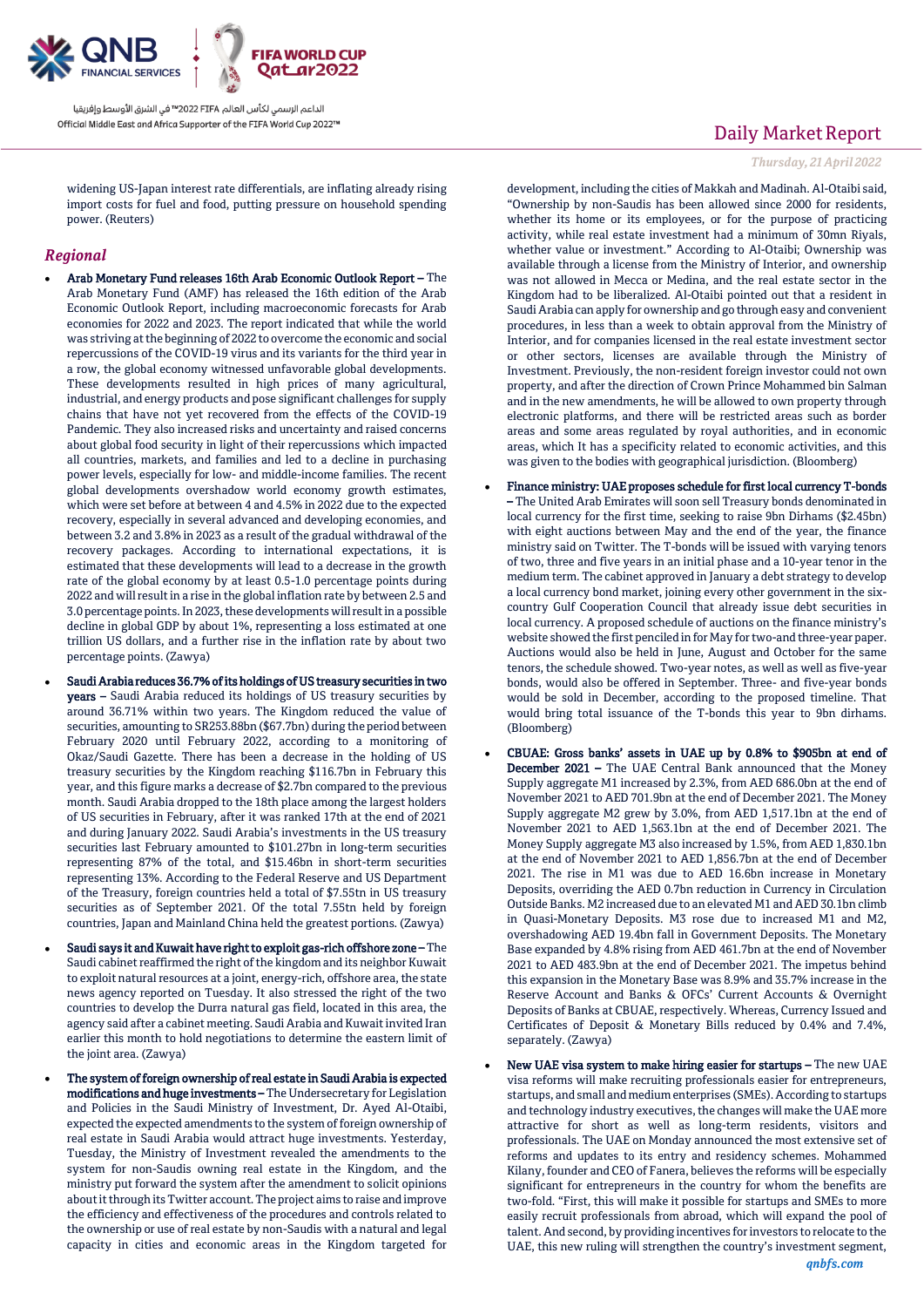

Daily Market Report

*Thursday, 21April 2022*

increasing the potential for startups to successfully fundraise," he said. (Zawya)

- Dubai to host relocated IFOS Congress in 2023 Dubai has been selected to host the next edition of the International Federation of Otorhinolaryngological Societies (IFOS) World Congress, providing its members with the opportunity to finally meet face-to-face at the first inperson edition of their flagship global gathering since 2017. The 22nd edition of the congress will be the first to take place in the Gulf region in cooperation with the GCC ORL Head and Neck Society, Emirates ORL Head and Neck Society, and will be held from 17th to 21st January 2023, at Dubai World Trade Centre. Arrangements are being made after the Emirates ORL Society, offered to relocate the event to Dubai from its originally planned host city. Led by the UAE ORL Society, and supported by Dubai's Department of Economy and Tourism and Dubai Health Authority (DHA), the city has shown a strong commitment to providing the IFOS with a platform for the hosting of its flagship congress, maintaining fruitful dialogue with the international organization in recent years. (Zawya)
- ATM to focus on aviation and the future of transport As the global travel and tourism community prepares to gather in Dubai for the Arabian Travel Market (ATM) 2022 from May 9 to 12, there is bullish news for the Middle East's aviation industry. Data from research firm Mordor Intelligence say the Middle East aviation industry will grow at compound annual growth rate (CAGR) of more than 6% during the period 2022-27. Although the recovery estimated for international passenger traffic is gradual, Mordor Intelligence shows that the Middle East's private and domestic aviation segments remained resilient during the pandemic and are continuing to display signs of growth. (Zawya)
- Good Country Index' 2021 ranks Kuwait fourth among GCC peers –Kuwait is ranked fourth in the Gulf and 123 globally out of 169 countries on the 'Good Country Index' for the year 2021 issued by the global network 'Diplomatic Courier', reports Al-Rai daily. The index ranks the countries according to a number of classifications, such as their efforts in the field of environmental protection, and their support for technology. According to the network, the index does not rank countries on the basis of their economic, social or cultural performance (as in the indicators of global prosperity and soft power), but rather on the basis of each country's efforts in the field of improving the world outside its borders and people of other countries. (Bloomberg)
- Oman-Iran annual trade hits record high of \$1.336bn The volume of trade between Oman and Iran touched a record high in the last Iranian fiscal year (ending March 20), the head of the Iran-Oman Joint Economic Committee has announced. Mohsen Zarrabi put the annual trade between the two countries at US\$1.336bn year, showing 53% growth year-onyear. He also stated that Iran's export to Oman rose 63% to US\$716mn in the last fiscal year from US\$438mn the previous year. HE Ali Najafi, Iran's ambassador to Oman, was also quoted by the Islamic Republic News Agency stating that Iran-Oman trade has hit a record high. Oman's exports to Iran were valued at US\$619mn. According to H E Najafi, despite US sanctions and restrictions imposed due to the COVID-19 pandemic, trade with Oman experienced a substantial increase and officials of both countries were hopeful of further boosting bilateral trade. He also noted that the sultanate ranked sixth among Iran's neighbors and second among the GCC states for imports from Iran. "Friendly and neighborly ties between Iran and Oman have paved the way forevermore expansion of economic and business transactions," he added. Iran is looking to have an agreement with Oman to allow preferential trade, which will help enhance bilateral economic ties. (Zawya)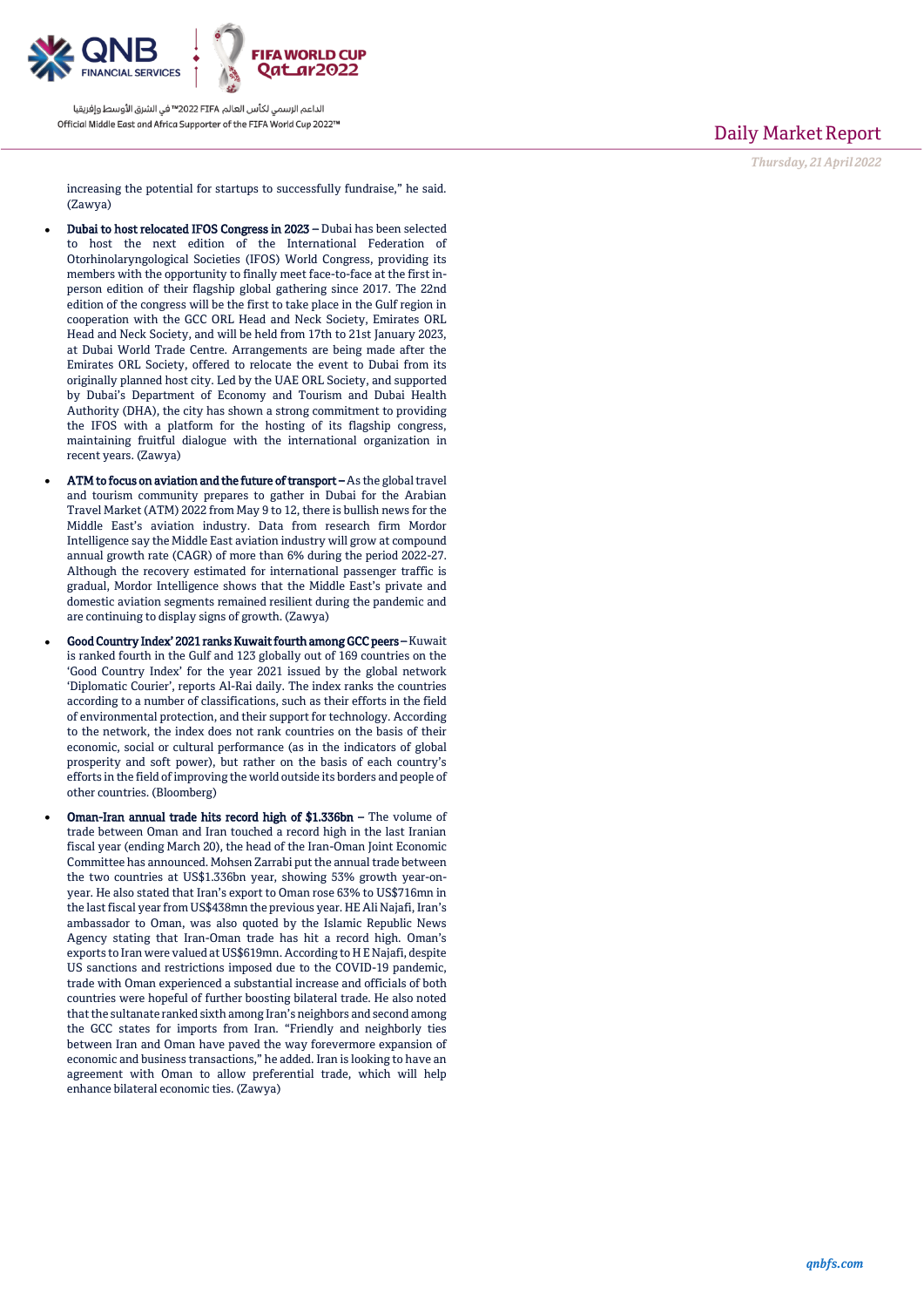

# Daily Market Report

*Thursday, 21April 2022*

## *Rebased Performance*



## *Daily Index Performance*



## Asset/Currency Performance Close (\$) 1D% WTD% YTD% Gold/Ounce (1.0) 7.0 (1.0) 7.0 (1.0) 7.0 (1.0) 7.0 (1.0) 7.0 (1.0) 7.0 (1.0) 7.0 (1.0) 7.0 (1.0) 7.0 (1.0) 7.0 Silver/Ounce 25.20 0.1 (1.3) 8.1 Crude Oil (Brent)/Barrel (FM Future) 106.80 (0.4) (37.3 Crude Oil (WTI)/Barrel (FM Future) 102.75 0.2 (3.9) 36.6 Natural Gas (Henry Hub)/MMBtu 103.0 103.0 103.0 103.0 103.0 103.0 103.0 103.0 103.0 103.0 103.0 103.0 103.0 10 LPG Propane (Arab Gulf)/Ton 131.50 (0.9) (3.8) (3.8) (3.8) 17.1 LPG Butane (Arab Gulf)/Ton 12.6 (1.3) 9.1 12.6 (1.3) 9.1 12.6 Euro  $1.09$   $0.6$   $0.4$   $0.4$  (4.5) Yen  $127.86$   $(0.8)$   $1.1$   $1.1$   $1.1$ GBP  $1.31$   $0.5$  0.1 (3.4) CHF  $0.6$  (3.8) (3.8) (3.8) (3.8) (3.8) (3.8) (3.8) (3.8) (3.8) (3.8) (3.8) (3.8) (3.8) (3.8) (3.8) (3.8) (3.8) (3.8) (3.8) (3.8) (3.8) (3.8) (3.8) (3.8) (3.8) (3.8) (3.8) (3.8) (3.8) (3.8) (3.8) (3.8) (3.8) (3.8) (3.8) ( AUD  $0.75$   $\vert$   $0.75$   $\vert$   $1.0$   $\vert$   $0.7$   $\vert$   $0.7$   $\vert$   $0.7$   $0.7$   $0.7$   $0.7$   $0.7$   $0.7$   $0.7$   $0.7$   $0.7$   $0.7$   $0.7$   $0.7$   $0.7$   $0.7$   $0.7$   $0.7$   $0.7$   $0.7$   $0.7$   $0.7$   $0.7$   $0.7$   $0.7$   $0.7$   $0.7$   $0.7$   $0.7$ USD Index (0.1)  $100.39$  (0.6)  $(0.6)$  (0.6)  $(0.1)$  (0.1)  $4.9$ RUB 118.69  $\vert$  58.9  $\vert$  58.9  $\vert$  58.9  $\vert$  58.9  $\vert$  58.9  $\vert$  58.9  $\vert$  58.9  $\vert$  58.9  $\vert$  58.9  $\vert$  58.9  $\vert$  58.9  $\vert$  58.9  $\vert$  58.9  $\vert$  58.9  $\vert$  58.9  $\vert$  58.9  $\vert$  58.9  $\vert$  58.9  $\vert$  58.9  $\vert$  58.9  $\vert$  58.9 BRL  $0.22$   $0.2$   $0.9$   $1.7$   $1.7$   $20.5$

### *Source: Bloomberg*

| <b>Global Indices Performance</b> | <b>Close</b> | 1D%*  | WTD%* | YTD%*  |
|-----------------------------------|--------------|-------|-------|--------|
| <b>MSCI</b> World Index           | 2,994.64     | 0.3   | 1.2   | (7.3)  |
| DJ Industrial                     | 35,160.79    | 0.7   | 2.1   | (3.2)  |
| S&P 500                           | 4,459.45     | (0.1) | 1.5   | (6.4)  |
| NASDAQ 100                        | 13,453.07    | (1.2) | 0.8   | (14.0) |
| STOXX 600                         | 460.10       | 1.3   | 0.3   | (10.2) |
| <b>DAX</b>                        | 14,362.03    | 1.9   | 1.7   | (13.4) |
| <b>FTSE 100</b>                   | 7,629.22     | 0.7   | 0.1   | (0.4)  |
| <b>CAC 40</b>                     | 6,624.91     | 1.8   | 0.8   | (11.8) |
| Nikkei                            | 27,217.85    | 1.5   | (0.7) | (14.9) |
| <b>MSCI EM</b>                    | 1,095.63     | (0.0) | (1.6) | (11.1) |
| <b>SHANGHAI SE Composite</b>      | 3,151.05     | (1.7) | (2.6) | (14.3) |
| <b>HANG SENG</b>                  | 20,944.67    | (0.4) | (2.7) | (11.0) |
| <b>BSE SENSEX</b>                 | 57,037.50    | 1.1   | (2.5) | (4.4)  |
| Bovespa                           | 114,343.78   | 0.6   | 0.4   | 31.3   |
| <b>RTS</b>                        | 960.42       | 3.1   | 0.5   | (39.8) |

*Source: Bloomberg (\*\$ adjusted returns)*